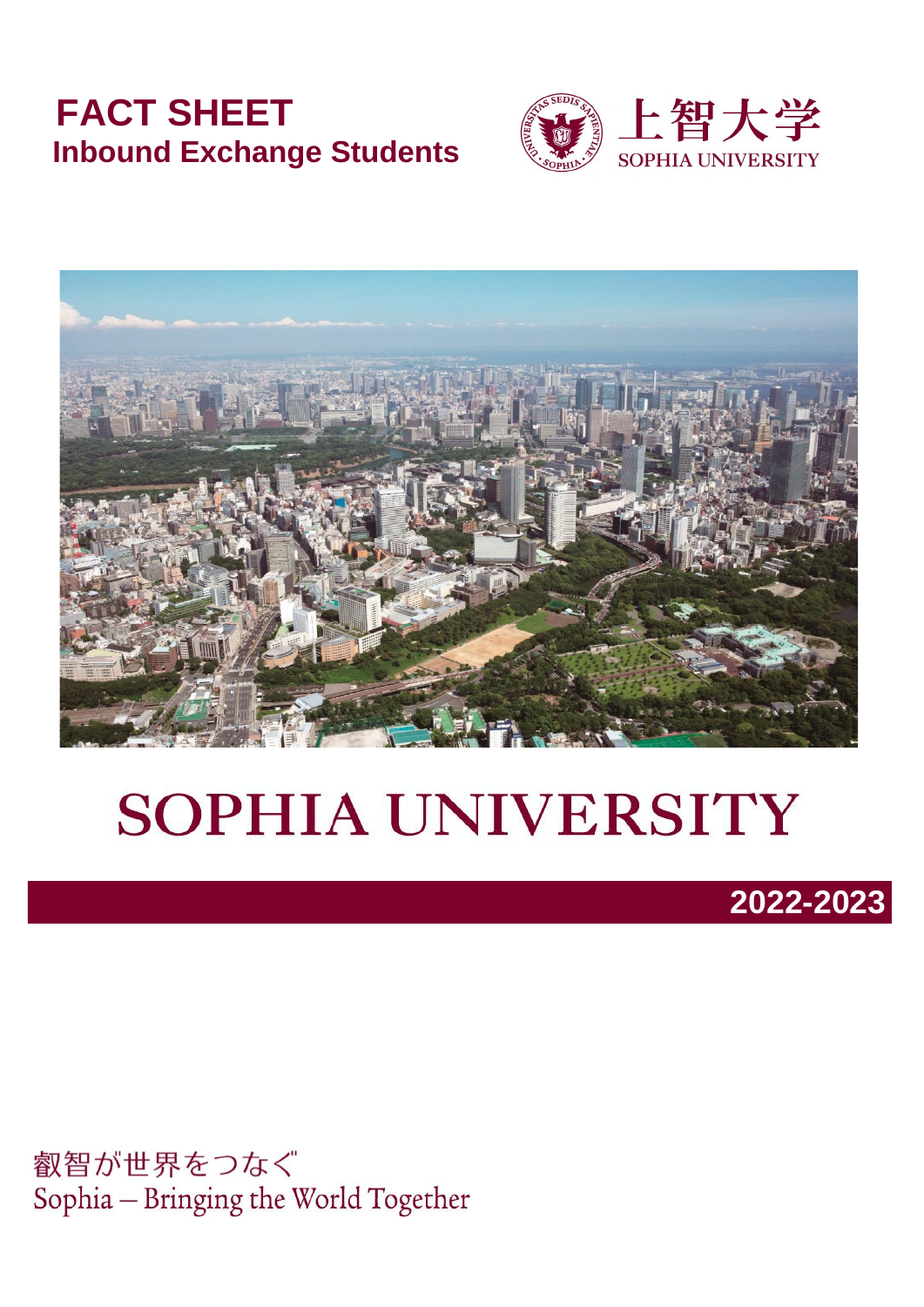#### **Institution**

#### **Sophia University**

**7-1 Kioi-cho Chiyoda-ku, Tokyo 102-8554 Japan**

**[http://](http://www.sophia.ac.jp/eng/admissions/exchangeprograms)www.sophia.ac.jp/eng/index.html**

#### **Office**

#### **Office of Global Education and Collaboration**

**[http://www.soph](http://www.sophia.ac.jp/eng/admissions/exchangeprograms)ia.ac.jp/eng/admissions/exchangeprograms**

**Tel.: +81-3-3238-3521 / Fax: +81-3-3238-3554**

| <b>Contact</b>                                                                    |                          |
|-----------------------------------------------------------------------------------|--------------------------|
| <b>Inbound (from Partners to Sophia)</b><br><b>Exchange Student Coordinators</b>  | inbound-co@sophia.ac.jp  |
| <b>Outbound (from Sophia to Partners)</b><br><b>Exchange Student Coordinators</b> | outbound-co@sophia.ac.jp |
| <b>Sophia Short-term Programs</b>                                                 | ssprgrm-co@sophia.ac.jp  |
| <b>Agreement, General Inquiries</b>                                               | overseas-co@sophia.ac.jp |

#### **GENERAL INFORMATION**

| <b>Foundation</b>          | Sophia University is a private Jesuit university founded in 1913 located in the heart of Tokyo, aiming to foster "For<br>Others, With Others".                                                                                                                                                     |
|----------------------------|----------------------------------------------------------------------------------------------------------------------------------------------------------------------------------------------------------------------------------------------------------------------------------------------------|
| <b>Key Features</b>        | One of the top private universities in Japan<br>Japan's pioneer in global education<br>Diversity on one campus in the fascinating city of Tokyo<br>Wide variety of English-medium programs<br>Renowned for offering high-quality language education                                                |
| <b>Facts &amp; Figures</b> | 9 undergraduate faculties with 29 departments / 10 graduate schools with 27 programs<br>Total Full-time Student Enrollment: 14,000-15,000<br>Faculty Staff: 1,450-1,500 (Full time staff from around 25 countries)<br>Number of International Students: 1,500-2,000 (around 80 countries in total) |
| <b>Campus Location</b>     | Tokyo, JAPAN<br>The campus is centrally located within walking distance of the National Diet, Imperial Palace and the State Guest<br>House. Shinjuku, the world's busiest transport hub is just 5 minutes' train ride away from Yotsuya, the closest station<br>from Sophia University.            |

#### **APPLICATION**

| <b>Qualification</b>            | · Applicant must be enrolled as a full-time student at his or her home institution during the exchange period.<br>· Average GPA 3.0 out of 4.0 or equivalent. Applicants should complete at least 1 semester of study by the time of<br>application unless otherwise agreed in bilateral agreements.                                                                                                                                           |                                                                                                                                                                                                             |  |
|---------------------------------|------------------------------------------------------------------------------------------------------------------------------------------------------------------------------------------------------------------------------------------------------------------------------------------------------------------------------------------------------------------------------------------------------------------------------------------------|-------------------------------------------------------------------------------------------------------------------------------------------------------------------------------------------------------------|--|
| Language<br><b>Requirements</b> | English-taught Programs> minimum TOEFL iBT 79, TOEFL ITP 550, IELTS 6.0, TOEIC 730, or Cambridge English><br>Proficiency (CPE) or Advanced (CAE)<br><graduate global="" of="" program="" studies=""> TOEFL iBT 100, TOEFL ITP 600, IELTS 7.0, or TOEIC870<br/><japanese-taught programs=""> Japanese Language Proficiency Test N1 level (Graduate program may require a<br/>higher level for the breakdown score)</japanese-taught></graduate> |                                                                                                                                                                                                             |  |
| <b>Application Materials</b>    | For All Applicants:<br><b>Application Form</b><br><b>Recommendation Letter</b><br>Official transcript in English<br>List of Courses Enrolled in Current Semester<br>Proof of Language Proficiency (see the right*)<br>Certificate of Health<br>Digital Photograph (4cm x 3cm with white background) TOEFL (ITP or iBT)/ Cambridge English results<br>Photo copy of passport<br>Housing Application (online form)<br>CoE Application Form       | *for ALL applicants from non-English-speaking institutions<br>applying for English-taught program: Valid IELTS/ TOEIC/<br>*only for applicants applying for Japanese-taught program:<br>JLPT N1 certificate |  |
| <b>Visa Requirements</b>        | College Students Visa or other suitable visa status (short-term visit visa will not be allowed)                                                                                                                                                                                                                                                                                                                                                |                                                                                                                                                                                                             |  |
|                                 | <b>Application Deadline</b> Spring entrance (April): November 10                                                                                                                                                                                                                                                                                                                                                                               | Autumn entrance (September): April 10                                                                                                                                                                       |  |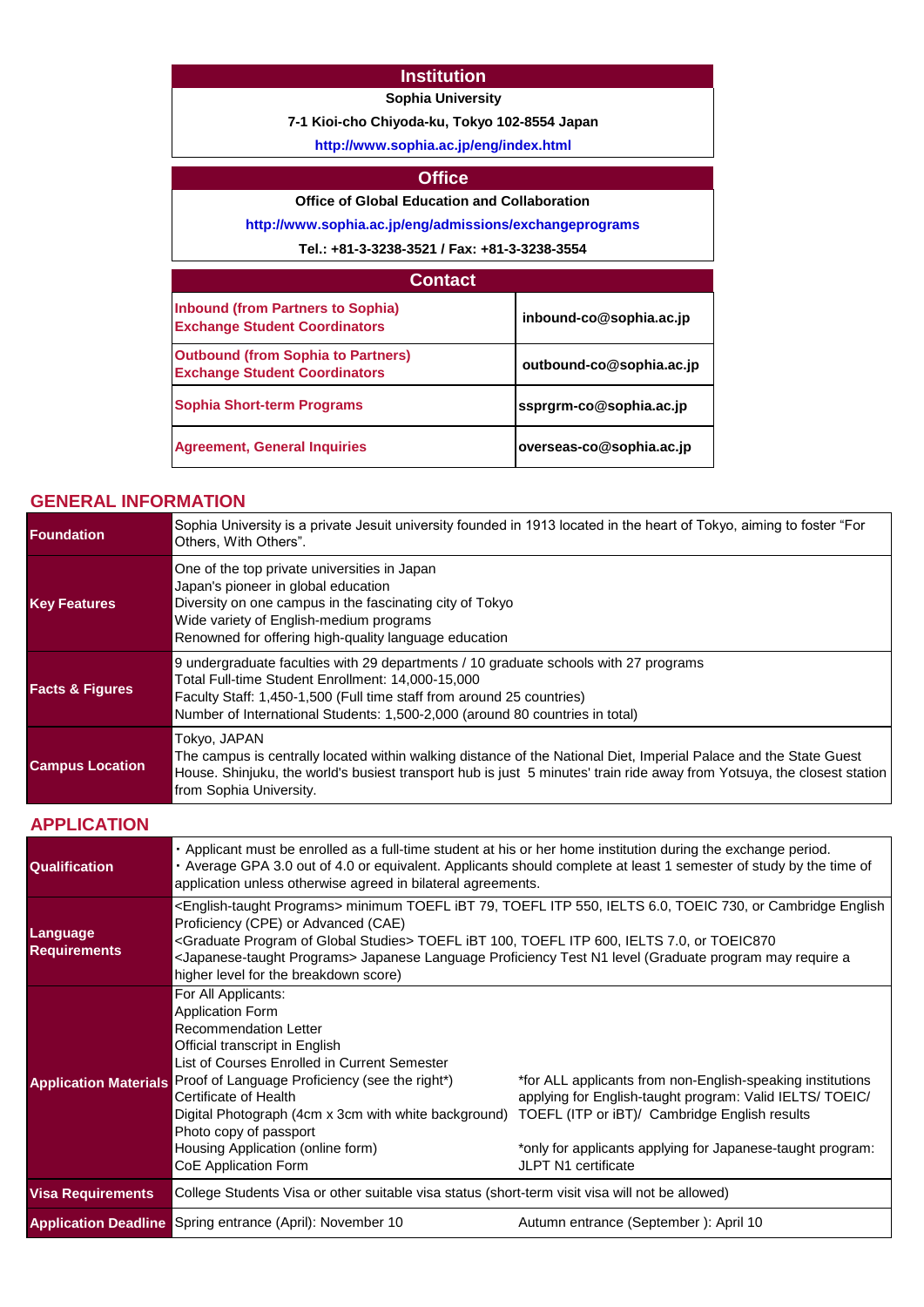#### **ACADEMIC PROGRAM GUIDE**

| Undergraduate and Graduate<br><b>Levels of Study</b> |                     |
|------------------------------------------------------|---------------------|
| Language of Instruction                              | Japanese or English |
|                                                      |                     |

|                                                        | <b>English-taught Undergraduate Departments</b>                                                                                                                                                                                                                                                                                                                                                                                                                                                                                                                                   |  |
|--------------------------------------------------------|-----------------------------------------------------------------------------------------------------------------------------------------------------------------------------------------------------------------------------------------------------------------------------------------------------------------------------------------------------------------------------------------------------------------------------------------------------------------------------------------------------------------------------------------------------------------------------------|--|
|                                                        | <b>Department of Liberal Arts</b>                                                                                                                                                                                                                                                                                                                                                                                                                                                                                                                                                 |  |
| <b>Faculty of Liberal</b><br><b>Arts</b><br>(FLA)      | Centered around courses in Comparative Culture, International Business and Economics, and Social Studies, the<br>broad interdisciplinary curriculum of the Faculty of Liberal Arts (FLA) is designed to extend the general knowledge of<br>students while developing their critical thinking ability. A wide range of courses that are focused on Japan help<br>students gain an understanding of both present-day Japan and its traditions in a global context.                                                                                                                  |  |
|                                                        | Website: https://www.sophia.ac.jp/eng/program/undergraduate_c/UG_LA/index.html                                                                                                                                                                                                                                                                                                                                                                                                                                                                                                    |  |
|                                                        | Department of Materials and Life Sciences - Green Science Program                                                                                                                                                                                                                                                                                                                                                                                                                                                                                                                 |  |
|                                                        | The Green Science program is designed to provide a fundamental knowledge of substances, and to resolve<br>environmental issues at the atomic and molecular levels based on green material sciences.                                                                                                                                                                                                                                                                                                                                                                               |  |
| <b>Faculty of Science</b>                              | Website: http://www.st.sophia.ac.jp/english/about-us/index.html                                                                                                                                                                                                                                                                                                                                                                                                                                                                                                                   |  |
| and Technology<br>(FST)                                | Department of Engineering and Applied Sciences - Green Engineering Program<br>The Green Engineering program is designed to provide electrical and mechanical engineering skills that will lead to<br>the further development of energy-conservation technologies, efficient power generation, transmission and<br>distribution.                                                                                                                                                                                                                                                   |  |
|                                                        | Website: http://www.st.sophia.ac.jp/english/about-us/index.html                                                                                                                                                                                                                                                                                                                                                                                                                                                                                                                   |  |
|                                                        | <b>English-Taught Graduate Programs</b>                                                                                                                                                                                                                                                                                                                                                                                                                                                                                                                                           |  |
| <b>Global Studies</b><br>(GPGS)                        | The Graduate Program in Global Studies emphasizes inquiry into the contemporary world and its historical<br>antecedents by combining the interdisciplinary themes of global studies, theories and the methods of academic<br>disciplines, and cross-cultural understandings of Japanese and area studies. It has three MA degrees - Global<br>Studies, International Business and Development Studies, and Japanese Studies - each with its own specialized<br>curriculum. Graduate exchange students are welcome to take content courses that are consistent with their graduate |  |
|                                                        | degree and for which they have sufficient background.<br>Website: https://www.sophia.ac.jp/eng/program/graduate_p/gpgs/gpgs.html                                                                                                                                                                                                                                                                                                                                                                                                                                                  |  |
| Global<br><b>Environmental</b><br><b>Studies (GES)</b> | The curriculum covers three fields: Economics and Business Administration for the Environment, Law and Policies,<br>Sociology for the Environment, and Science and Engineering for the Environment. One of the strategies of this<br>program is to enhance the capacity of students to contribute to the solving of current environmental issues by<br>offering them a wide variety of practical and discipline-specific programs.<br>Website: http://www.genv.sophia.ac.jp/english/index.html                                                                                    |  |
| <b>Green Science and</b><br><b>Engineering</b>         | Green Science and Engineering places an emphasis on environment- and sustainability-related studies, which are of<br>paramount importance to the future of mankind. To foster cross-disciplinary education, faculty members drawn from<br>all the other eight divisions(see details from website) are involved in the teaching.                                                                                                                                                                                                                                                   |  |
|                                                        | Website: http://www.st.sophia.ac.jp/english/graduate-studies/index.html<br>Program in Linguistics (TESOL) provides courses with an emphasis on both theory and practice. The faculty<br>Linguistics <tesol>   members represent a diverse spectrum of applied linguistics and language education, ensuring a comprehensive<br/>program for all who are interested in teaching English as a second or foreign language.</tesol>                                                                                                                                                    |  |
|                                                        | 日本語受入学科 Japanese-Taught Departments                                                                                                                                                                                                                                                                                                                                                                                                                                                                                                                                               |  |
| 各学部学科·研究科情報: http://www.sophia.ac.jp/jpn/program       |                                                                                                                                                                                                                                                                                                                                                                                                                                                                                                                                                                                   |  |
| 神学部                                                    | 神学科                                                                                                                                                                                                                                                                                                                                                                                                                                                                                                                                                                               |  |
| 文学部                                                    | 哲学科、史学科、国文学科、英文学科、ドイツ文学科、フランス文学科、新聞学科                                                                                                                                                                                                                                                                                                                                                                                                                                                                                                                                             |  |
| 総合人間科学部                                                | 教育学科、心理学科、社会学科、社会福祉学科、看護学科                                                                                                                                                                                                                                                                                                                                                                                                                                                                                                                                                        |  |
| 法学部                                                    | 法律学科、国際関係法学科、地球環境法学科                                                                                                                                                                                                                                                                                                                                                                                                                                                                                                                                                              |  |
| 経済学部                                                   | 経済学科、経営学科                                                                                                                                                                                                                                                                                                                                                                                                                                                                                                                                                                         |  |
| 外国語学部                                                  | 英語学科、ドイツ語学科、フランス語学科、イスパニア語学科、ロシア語学科、ポルトガル語学科                                                                                                                                                                                                                                                                                                                                                                                                                                                                                                                                      |  |
| 総合グローバル学部                                              | 総合グローバル学科                                                                                                                                                                                                                                                                                                                                                                                                                                                                                                                                                                         |  |
| 理工学部                                                   | 物質生命理工学科、機能創造理工学科、情報理工学科                                                                                                                                                                                                                                                                                                                                                                                                                                                                                                                                                          |  |
|                                                        | 日本語受入専攻 Japanese-Taught Graduate Programs                                                                                                                                                                                                                                                                                                                                                                                                                                                                                                                                         |  |
| 神学研究科                                                  | 神学専攻、組織神学専攻                                                                                                                                                                                                                                                                                                                                                                                                                                                                                                                                                                       |  |
| 実践宗教学研究科                                               | 死生学専攻                                                                                                                                                                                                                                                                                                                                                                                                                                                                                                                                                                             |  |
| 文学研究科                                                  | 哲学専攻、史学専攻、国文学専攻、英米文学専攻、ドイツ文学専攻、フランス文学専攻、新聞学専攻、文化交渉学専攻                                                                                                                                                                                                                                                                                                                                                                                                                                                                                                                             |  |
| 総合人間科学研究科                                              | 教育学専攻、心理学専攻、社会学専攻、社会福祉学専攻、看護学専攻                                                                                                                                                                                                                                                                                                                                                                                                                                                                                                                                                   |  |
| 法学研究科                                                  | 法律学専攻、法曹養成専攻                                                                                                                                                                                                                                                                                                                                                                                                                                                                                                                                                                      |  |
| 経済学研究科<br>グローバル・スタディーズ研究科                              | 経済学専攻、経営学専攻<br>国際関係論専攻、地域研究専攻                                                                                                                                                                                                                                                                                                                                                                                                                                                                                                                                                     |  |
| 言語科学研究科                                                | 言語学専攻                                                                                                                                                                                                                                                                                                                                                                                                                                                                                                                                                                             |  |
| 理工学研究科                                                 | 理工学専攻                                                                                                                                                                                                                                                                                                                                                                                                                                                                                                                                                                             |  |
| 地球環境学研究科                                               | 地球環境学専攻                                                                                                                                                                                                                                                                                                                                                                                                                                                                                                                                                                           |  |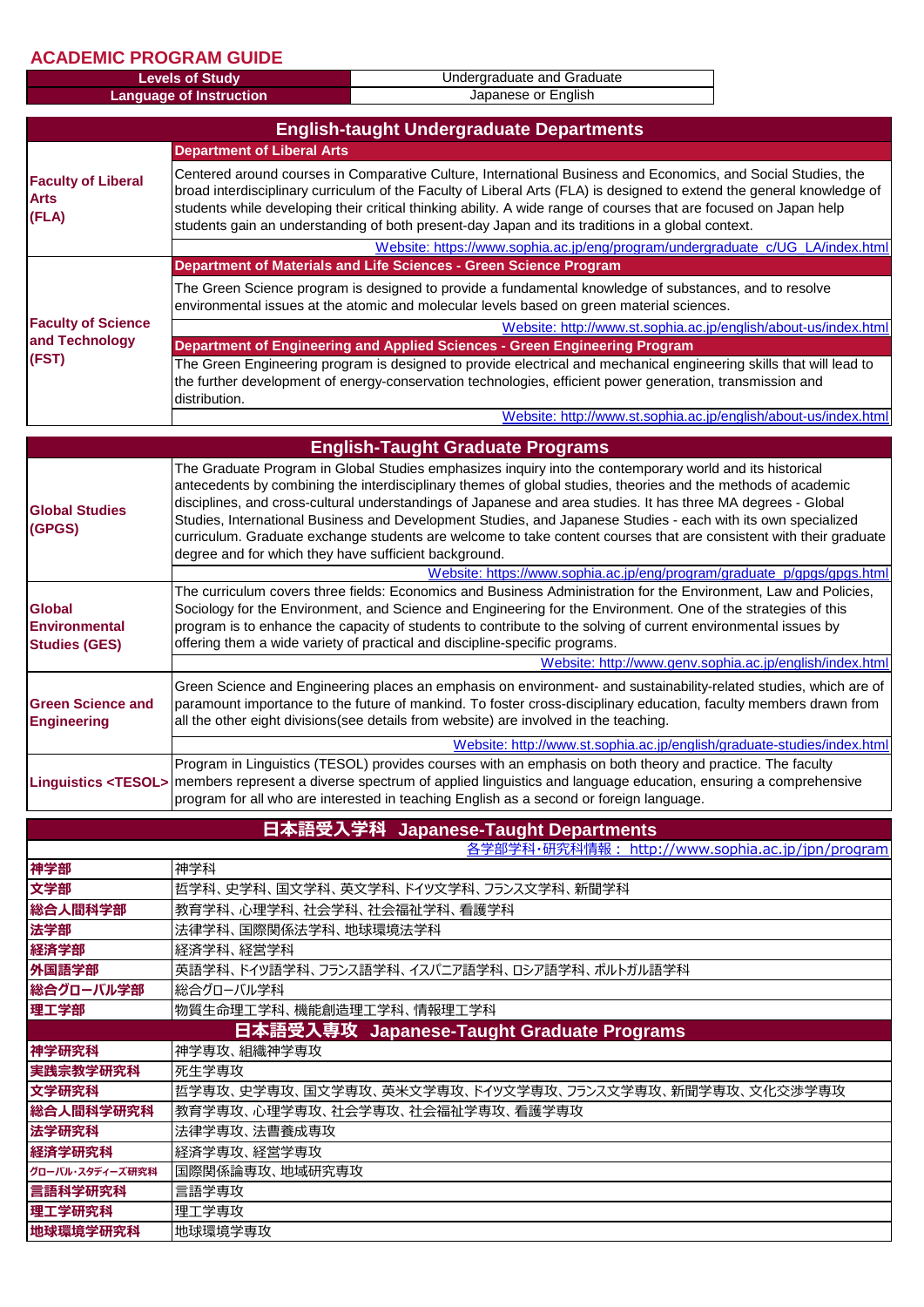

#### **COURSE GUIDE**

| <b>Course Information</b>                   | . Bulletin for spring and autumn semester 2022 will be published in March 2022.<br>Course offer and syllabi may vary each year. Please refer to the latest information available online.                                                                                                                                                                                                                                                                                                                                                                                      |  |  |
|---------------------------------------------|-------------------------------------------------------------------------------------------------------------------------------------------------------------------------------------------------------------------------------------------------------------------------------------------------------------------------------------------------------------------------------------------------------------------------------------------------------------------------------------------------------------------------------------------------------------------------------|--|--|
|                                             | Website: http://www.sophia.ac.jp/eng/admissions/exchangeprograms/course_info                                                                                                                                                                                                                                                                                                                                                                                                                                                                                                  |  |  |
|                                             | The Center for Language Education and Research provides multiple tracks and levels of Japanese language courses<br>according to students' needs and linguistic backgrounds. Students who wish to attend Japanese class can choose<br>from regular track or intensive track. Students who have prior Japanese study experience will be placed to<br>appropriate class level according to the result of Japanese placement test.                                                                                                                                                |  |  |
|                                             | Website: http://www.sophia-cler.jp/study/ja/lesson.html                                                                                                                                                                                                                                                                                                                                                                                                                                                                                                                       |  |  |
|                                             | <b>Regular Track (4 credits)</b>                                                                                                                                                                                                                                                                                                                                                                                                                                                                                                                                              |  |  |
| <b>Japanese Language</b><br><b>Course</b>   | The regular track offers beginning, intermediate and advanced courses where 100-minute classes meet four or five<br>times per week. This track aims to focus on developing communicative competence through extensive practice by<br>integrating four skills, listening, speaking, reading and writing.                                                                                                                                                                                                                                                                       |  |  |
|                                             | <b>Intensive Track (8 credits)</b>                                                                                                                                                                                                                                                                                                                                                                                                                                                                                                                                            |  |  |
|                                             | The intensive track, which offers four-level intensive courses at basic, intermediate, and advanced levels, is designed<br>for students whose main purpose of coming to Japan is to mainly study Japanese. Sixteen hours of class time per<br>week allow students to spend sufficient time to gain the high level of Japanese proficiency.                                                                                                                                                                                                                                    |  |  |
| <b>Registration</b><br><b>Requirements</b>  | *Exchange students must register and attend more than 10 hours of classes per week. To fulfill this requirement,<br>attending at least 6 periods (100 minutes constitute one period) every week is necessary.                                                                                                                                                                                                                                                                                                                                                                 |  |  |
| <b>Course Restriction</b>                   | .FLA core programs, FST laboratory classes, GPGS compulsory courses, the foreign language courses (except<br>Japanese language), seminars, compulsory courses in General Studies, "Studies in Christian Humanism: For<br>Others, with Others", "Liberal Arts of the Body", "Critical Thinking & Writing", "Overview of Data Science", "Thinking<br>about Issues, Perspectives and Positionality" are NOT open to exchange students.<br>-Exchange students should choose most courses from the departments/graduate program that he/she enrolled in.                           |  |  |
| <b>Credit Restriction</b><br>(per semester) | Faculty of Liberal Arts: 20<br>Graduate Program in Global Studies: 12<br>Faculty of Science and Technology: 26                                                                                                                                                                                                                                                                                                                                                                                                                                                                |  |  |
| <b>Standard Course</b><br>Load              | Regular Japanese track + 2-4 lecture classes<br>.14 credits of lecture classes or more<br>Intensive Japanese track + 1-3 lecture classes                                                                                                                                                                                                                                                                                                                                                                                                                                      |  |  |
| <b>Short-term Programs</b>                  | Sophia University offers short-term programs in June, July and January. Short-term programs is aside from<br>exchange program and participants of short-term programs should arrange their own visa and accommodation. The<br>programs enable participants to look at Japan from many different perspectives. As for the summer session, over<br>11,000 students from around the globe have attended the programs over the years, and many have gone on to<br>pursue exciting careers related to Japan.<br>Website: https://www.sophia.ac.jp/eng/admissions/summer/index.html |  |  |
|                                             |                                                                                                                                                                                                                                                                                                                                                                                                                                                                                                                                                                               |  |  |

# **CREDIT EXPLANATION & GRADING SYSTEM**

|                                                                                                                                           | <b>Type of course</b>       | <b>Credits awarded</b>                                                                     |                    |                            |
|-------------------------------------------------------------------------------------------------------------------------------------------|-----------------------------|--------------------------------------------------------------------------------------------|--------------------|----------------------------|
|                                                                                                                                           | Lecture course              | $\sqrt{2}$ or 4 credits per course : one credit = 675 minutes class successfully completed |                    |                            |
| <b>Credits</b><br>$2-8$ credits, depending on the course: one credit $= 1,350$ minutes class successfully<br>Language course<br>completed |                             |                                                                                            |                    |                            |
|                                                                                                                                           | Physical education practice | credit per course: one credit = 1,350 minutes class successfully completed                 |                    |                            |
|                                                                                                                                           | Grade                       | <b>Scale</b>                                                                               | <b>Description</b> | <b>Quality Point Index</b> |
|                                                                                                                                           | A                           | $100 - 90$                                                                                 | Excellent          | 4.0                        |
|                                                                                                                                           | в                           | $89 - 80$                                                                                  | Good               | 3.0                        |
| <b>Grading Scale</b>                                                                                                                      |                             | 79 - 70                                                                                    | Satisfactory       | 2.0                        |
|                                                                                                                                           | D                           | $69 - 60$                                                                                  | Passing            | 1.0                        |
|                                                                                                                                           | W                           |                                                                                            | Withdrawal         |                            |
|                                                                                                                                           | F                           |                                                                                            | Failure            |                            |